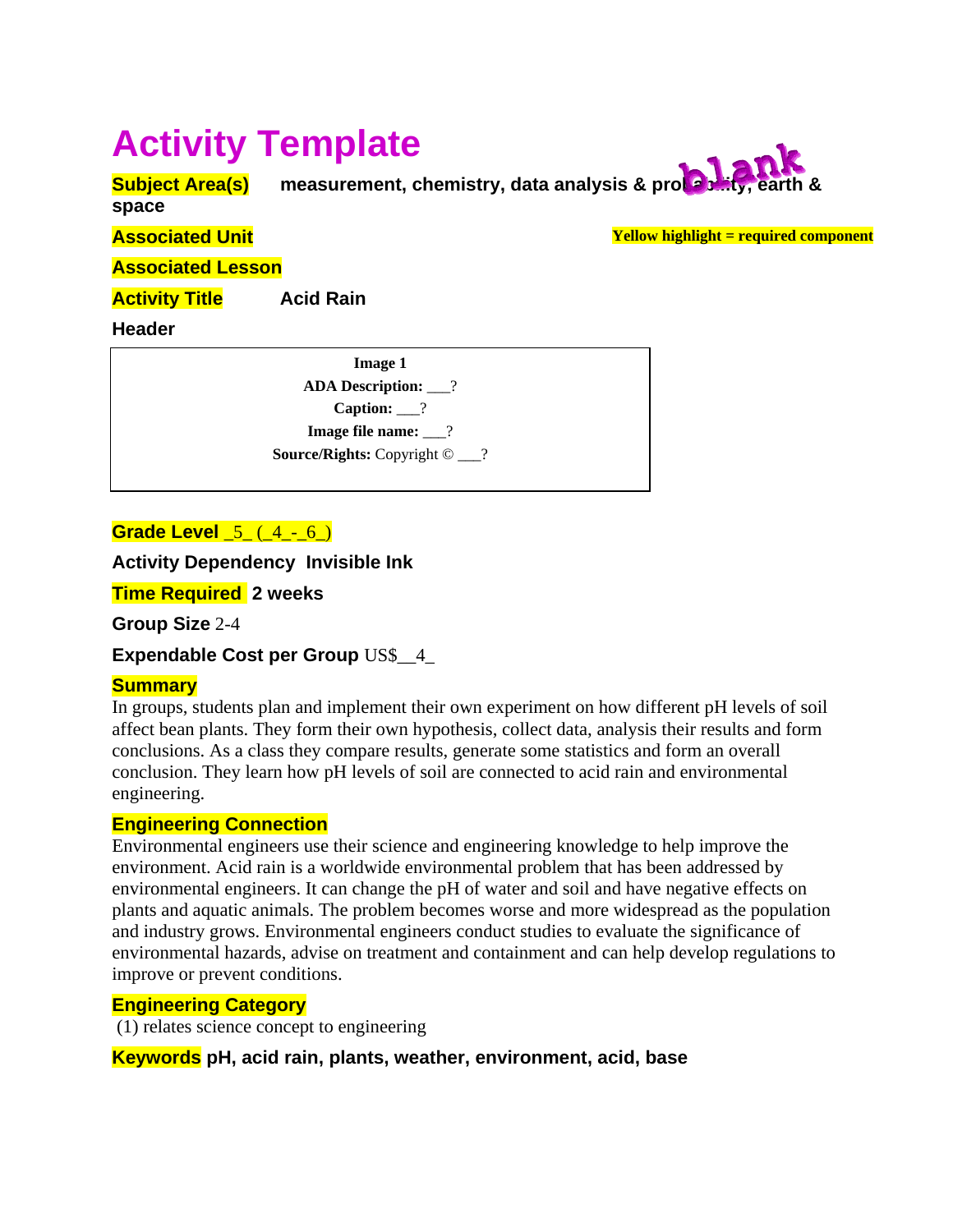## **Educational Standards**

- Texas science (2008): 2A-G, 4A
- State math:

## **Pre-Requisite Knowledge**

#### **Learning Objectives**

After this activity, students should be able to:

- Plan and implement simple experimental investigations testing one variable.
- Formulate testable hypotheses, collect data through observation and measurement.
- Analyze data, form and communicate conclusions, construct simple tables and graphs
- Understand the connection between acid rain, pH, and environmental engineering

#### **Materials List**

To share with the entire class:

- potting soil
- plastic cups
- sun lamp
- 250mL beakers
- 1-14 scale litmus paper
- spray bottle (4, one for each different solution)
- rulers
- packets of bean seeds (amount depends on size of class)
- wooden dowels
- string or twine
- some possible acidic liquids: bottle of soda, lemon juice, orange juice, vinegar

#### **Introduction / Motivation**

Acid rain is an environmental problem that is being addressed by environmental engineers. The acid rain can affect the pH levels of the soil and have a negative impact on the plants. Each group of students is going to design an experiment, form a hypothesis, implement the experiment, collect data, analysis results and form a conclusion on these possible effects that different soil pH levels have on bean plants. (Write on board: design an experiment, form a hypothesis, implement experiment, collect data, analysis results, form a conclusion.) Does anyone know what a hypothesis is? (Answer: see definition below) What are some ways you can collect data? (Answer: take measurements, write down observations) How can you analysis results? (Answer: graph the data, calculate statistics: mean, median, etc.) When you form a conclusion what information do you use? (Answer: the collected data and your analysis) (Write on board: the list of materials the students will have access to when conducting their experiments) These are the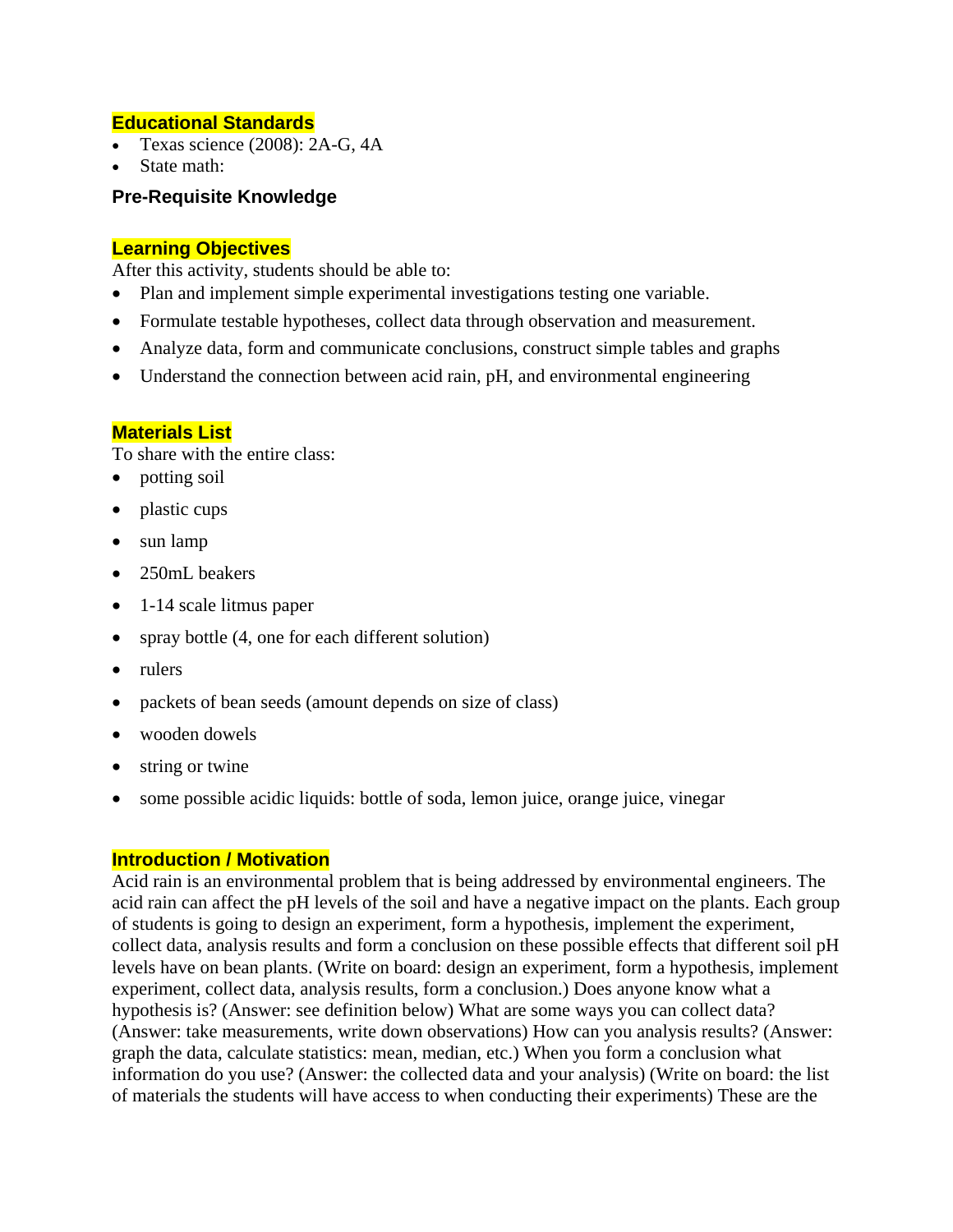materials you will get to use when conducting your experiments. Does anyone know what litmus paper is? (Answer: pH indicator) The litmus paper that we have changes color depending on the pH of the substance you are testing. You can compare the color of the litmus paper to this color chart( hold up chart,comes with the litmus paper) and match the color to the a number, 1 through 14, that corresponds to the pH scale. (Demonstrate this once by using one of the acidic liquids to show the class how it works.) Are there any questions on how to use the litmus paper?

In most experiments, the effect of a certain outcome is tested. Let's say the effect is the fading of red shirts after you wash them many times with different detergents. What would you compare the fading shirts to? (Answer: new shirt) This is called an experimental control. Does anyone know why is it important to have an experimental control? (Answer: It can serve as a comparison for the results of an experiment) You need an experimental control, where you don't change any parameters, and compare the outcome of that experiment to one where you did change one parameter. Every group will need to decide what their experimental control will be when you are designing your experiment. You will design your experiment today and you will have two weeks to complete your experiment.

| <b>Word</b>   | <b>Definition</b>                                                            |
|---------------|------------------------------------------------------------------------------|
| pH scale      | Measures how acidic or basic a substance is; ranges from 0 to 14             |
| pH indicator  | Shows through a color change if a substance is an acid or base.              |
| acid          | Substance described by a pH less than 7.                                     |
| hypothesis    | A tentative explanation for an observation, phenomenon, or scientific        |
|               | problem that can be tested by further investigation.                         |
| experimental  | A specific value or values that can serve as a comparison for the results of |
| control       | an experiment                                                                |
| Engineer      | A person who applies science and mathematics to create for the benefit of    |
|               | society.                                                                     |
| Environmental | The application of science and engineering principles to improve the         |
| engineering   | environment.                                                                 |

## **Vocabulary / Definitions**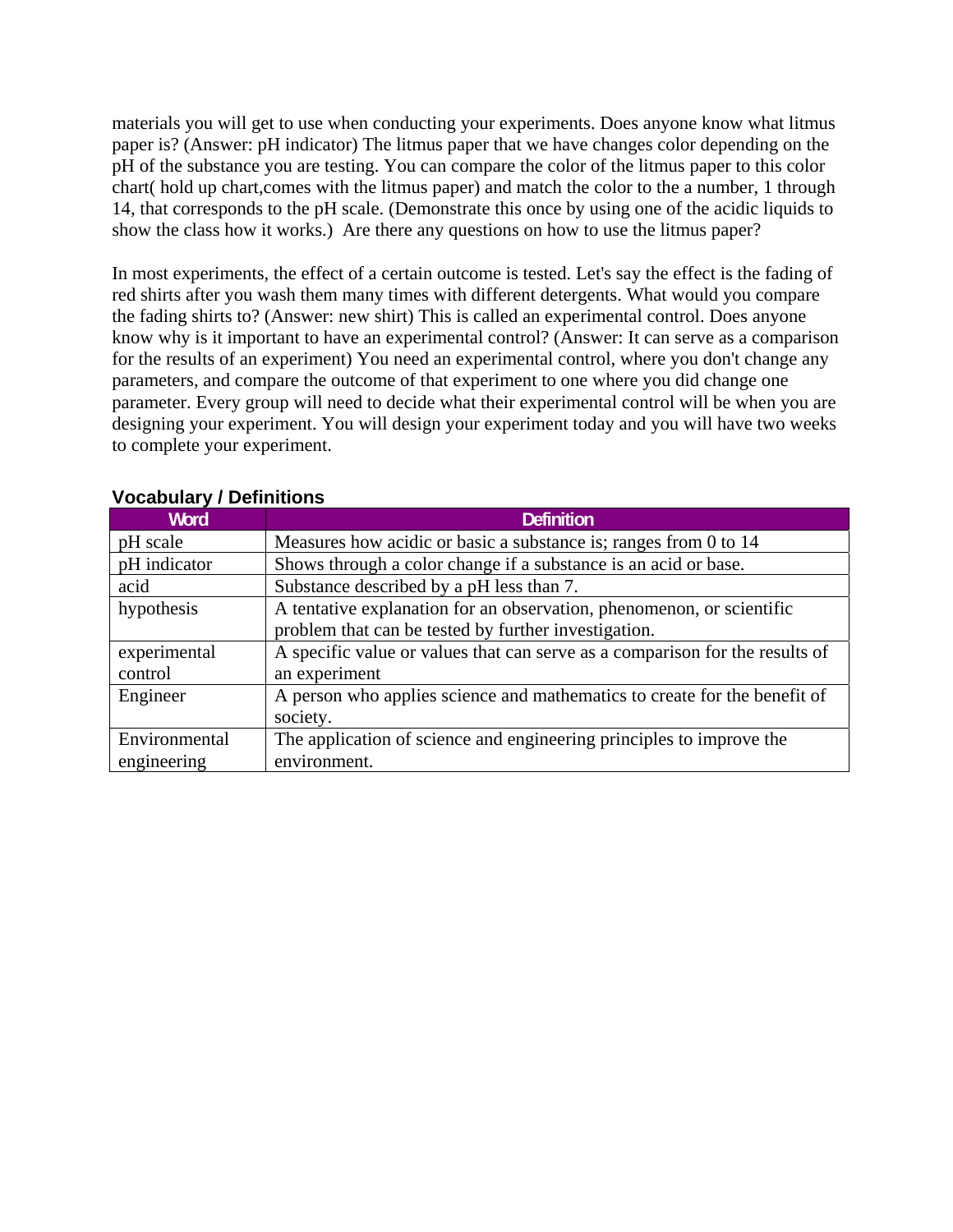# **Procedure**



**Image** 1, [left justified]

**Figure 1 ADA Description:** \_bean plant setup **Caption:** Figure 1: \_none\_ **Image file name:** \_\_beanplant.jpg **Source/Rights:** Copyright © \_\_\_?

#### **Background**

#### **Before the Activity**

- Order litmus paper
- Decide on a few acidic liquids you want to use that have different pH levels (soda, lemon juice, orange juice, vinegar)
- Gather remaining materials

#### **With the Students**

Split the class into groups of 2-4 students

#### **Students in Groups**

1) Test the pH of the liquids provided and record your results in a table.

2) Also test the pH of the tap water you will use. Remember only pure water is neutral or has a pH of 0.

3) Design your experiment to test the effects of different soil pH levels on bean plants.

a)What will be your baseline?

b)How will you get different soil pH levels?

c) What type of measurements or observations will you be taking?

d) How frequently will you take measurements?

e)What units will you use?

f)What materials have you decided to use?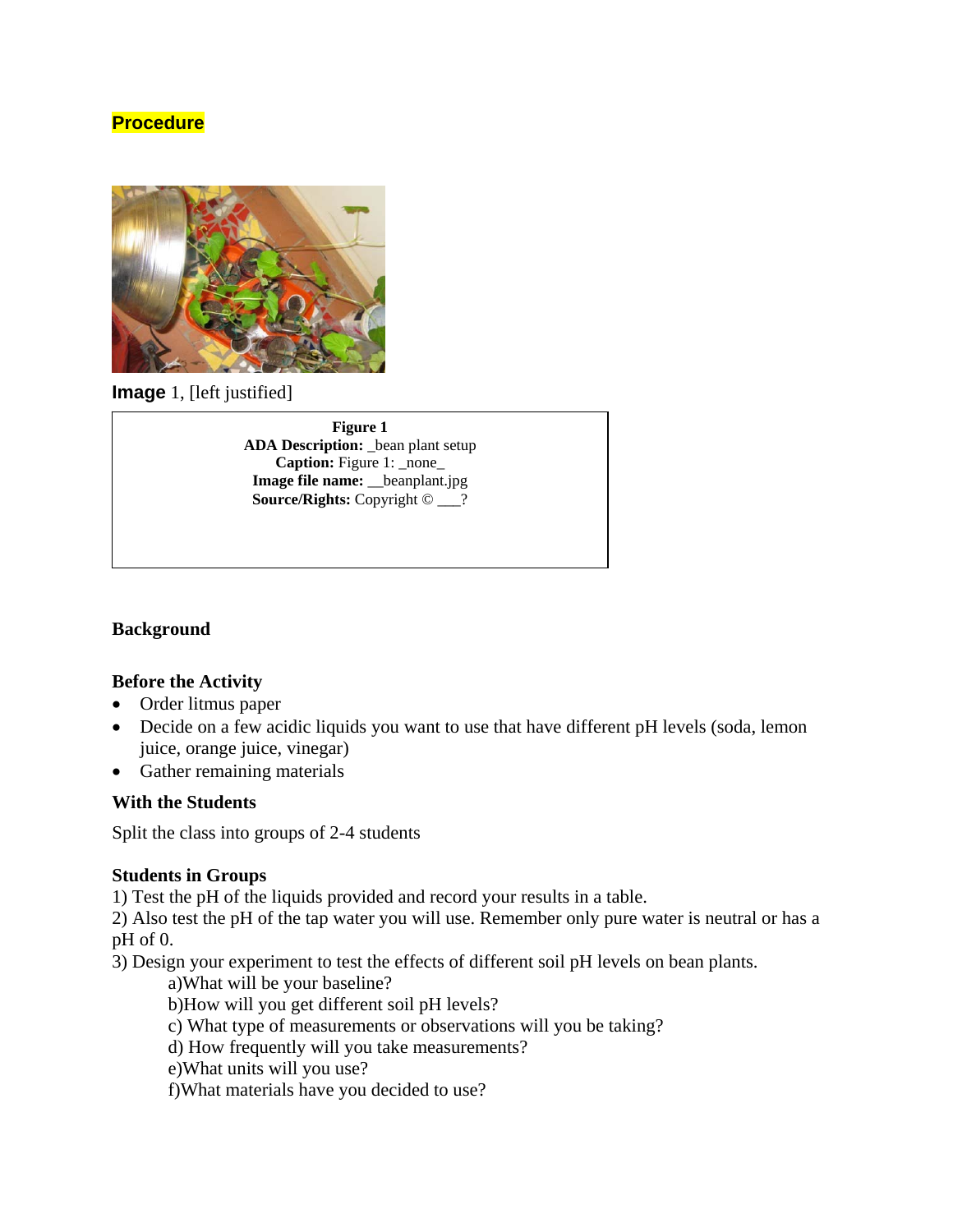g)Write out steps for your experimental procedure? (rough draft)

#### **With the Students**

Have each group explain the design of their experiment to the class. Check to make sure it makes sense and have a discussion if there are some problems or if they need to add anything else.

#### Example Experiment:

 1) Plant 4 bean seeds in separate plastic cups with the same amount of soil. (Might want to plant more than one seed per cup in case one of the seeds isn't good.)

2) Label the four cups: water only (baseline), orange juice, lemon juice, vinegar.

 3) Water each plant once a day with 50mL of liquid. The baseline plant will only be given water and the other plants will be watered with a solution of 25mL of water and 25mL of either orange juice, lemon juice, or vinegar.

4) Spray each plant three times with the same solution it was watered with.

5)Measure each plant, in cm, everyday for two weeks and record the data in a table.

 6)Record each day any other observations such as: plant color, overall appearance or if leaves are falling off.

## **Students in Groups**

4) Edit procedure if needed.

5) Write a hypothesis for your experiment and include the reasoning behind it.

6)Set up and conduct your experiment.

7) If the bean plants get too tall then use the wooden dowels and twine to help support them.

8) When the experiment is finished and all your data has been collected, turn your table of data into a graph or series of graphs.



#### **Image** 2, [centered]

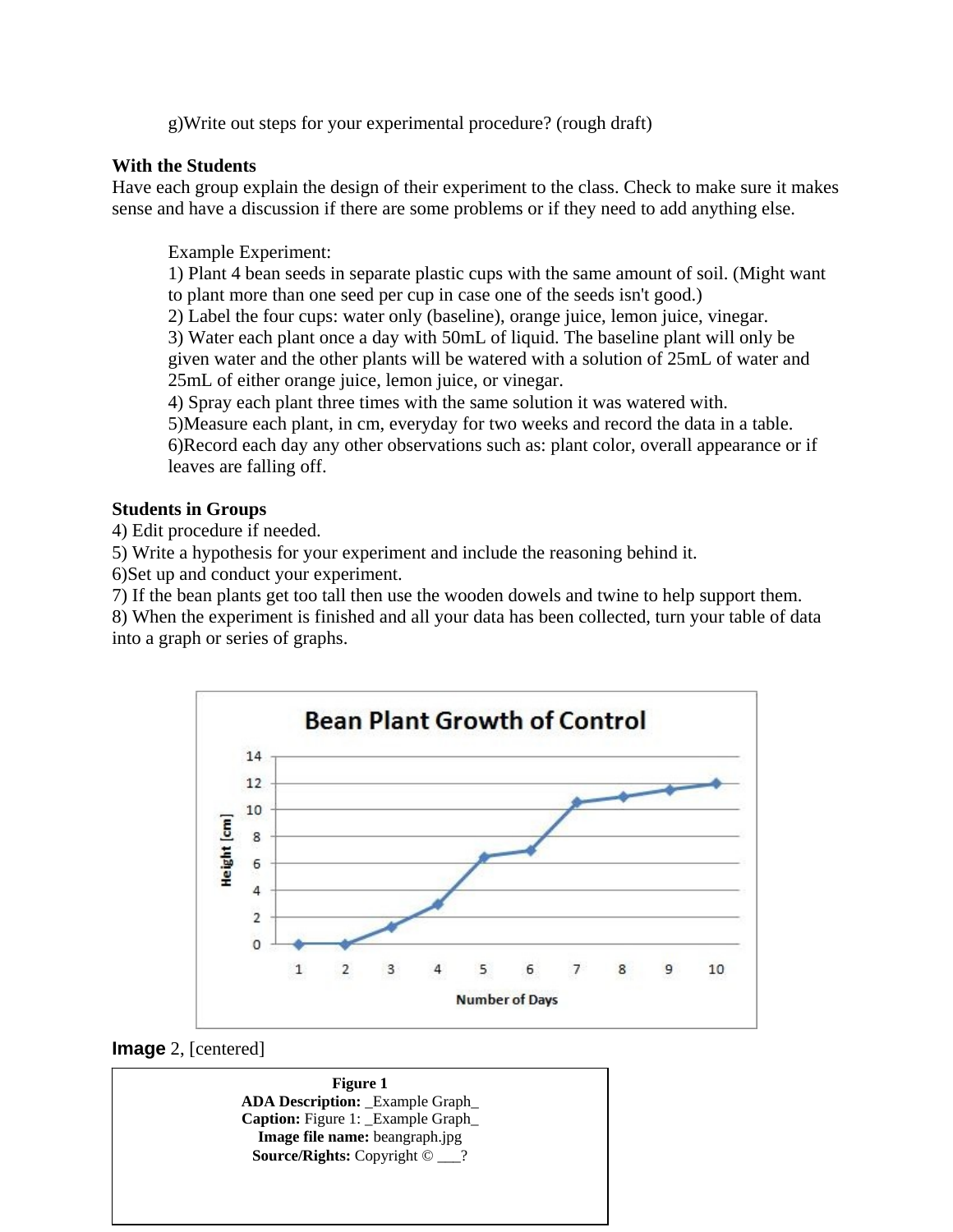9)Analyze your results and reach a conclusion.

10) Was your hypothesis correct? Explain.

## **With the Students**

Have each group present their results, conclusions, and problems that they might have had. As a class compare the results, generate some statistics with all the data and come up with an overall conclusion.

**Image** Insert Image # or Figure # here, [note position: left justified, centered or right justified]



**Attachments** 

**Safety Issues** 

•

**Troubleshooting Tips** 

# **Investigating Questions**

# **Assessment**

Based on the results, conclusions, and problems have each student write out improvements or changes they might make to their experiment if they could do it again. Have them think of other environmental problems that environmental engineers might be involved in.

**Pre-Activity Assessment** 

*Title:* \_\_\_?

**Activity Embedded Assessment**  *Title:* \_\_\_?